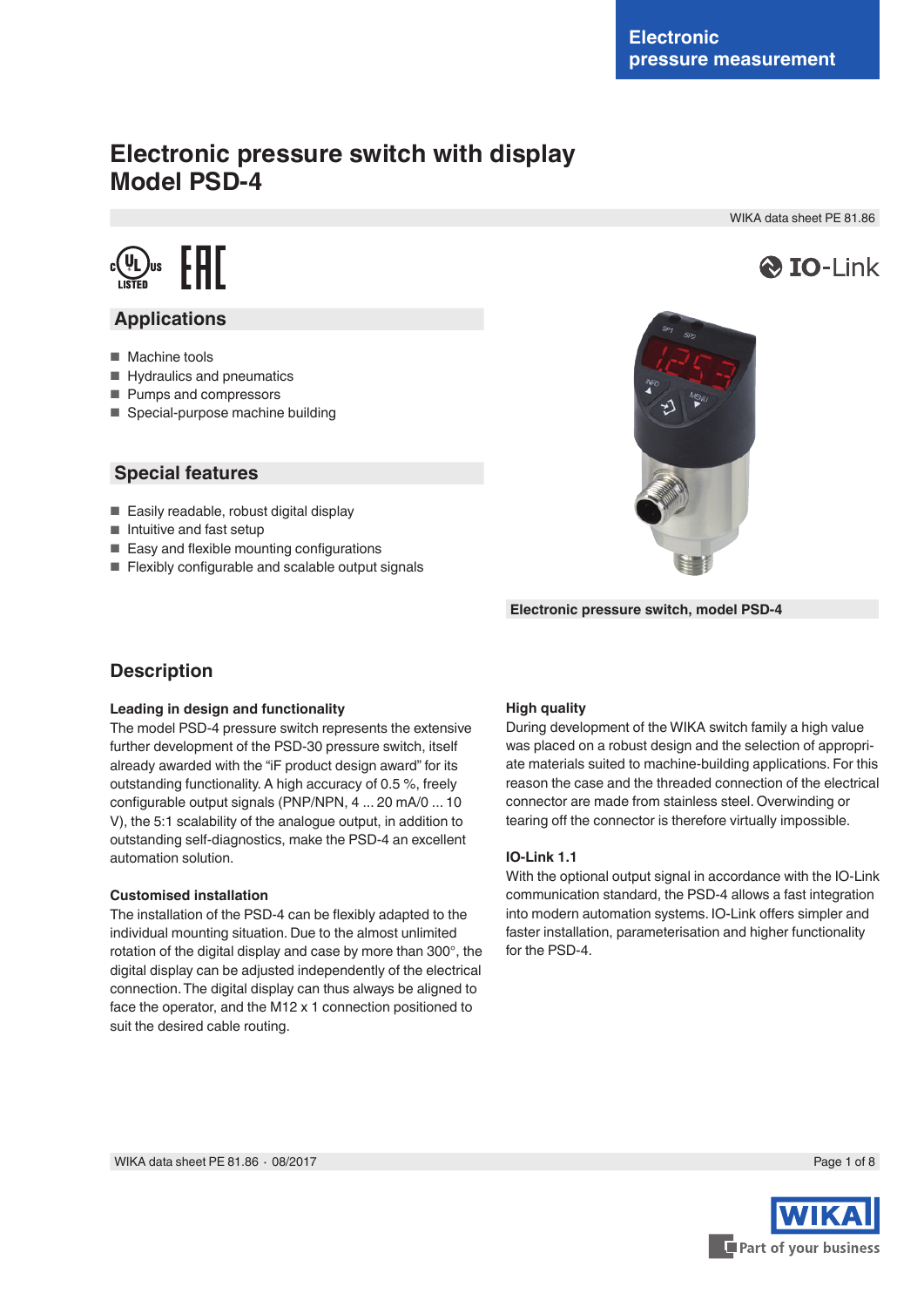# **Measuring ranges**

| <b>Gauge pressure</b> |                             |                      |                  |                      |        |        |        |        |
|-----------------------|-----------------------------|----------------------|------------------|----------------------|--------|--------|--------|--------|
| bar                   | $0 \dots 0.4^{1}$           | $00.6$ <sup>1)</sup> | $01^{1}$         | $01.6$ <sup>1)</sup> | 02.5   | 04     | 06     | 010    |
|                       | 016                         | 025                  | 040              | 060                  | 0100   | 0160   | 0250   | 0400   |
|                       | 0600                        | 01,000               |                  |                      |        |        |        |        |
| psi                   | $0 \dots 10^{1}$            | $015^{1}$            | $0 \dots 25^{1}$ | $030^{1}$            | 050    | 0100   | 0160   | 0200   |
|                       | 0300                        | 0500                 | 01,000           | 01,500               | 02,000 | 03,000 | 05,000 | 07,500 |
|                       |                             |                      |                  |                      |        |        |        |        |
|                       | <b>Absolute pressure</b>    |                      |                  |                      |        |        |        |        |
| bar                   | $0 \dots 0.4$ <sup>1)</sup> | $00.6$ <sup>1)</sup> | $01^{1}$         | $01.6$ <sup>1)</sup> | 02.5   | 04     | 06     | 010    |
|                       | 016                         | 025                  |                  |                      |        |        |        |        |
| psi                   | $0 \dots 10^{1}$            | $015^{1}$            | $025^{1}$        | $030^{1}$            | 050    | 0100   | 0160   | 0200   |
|                       | 0300                        |                      |                  |                      |        |        |        |        |
|                       |                             |                      |                  |                      |        |        |        |        |

| Vacuum and +/- measuring range                      |                  |  |                                                                                                                               |  |        |        |               |  |
|-----------------------------------------------------|------------------|--|-------------------------------------------------------------------------------------------------------------------------------|--|--------|--------|---------------|--|
| bar                                                 | $-1 \dots 0^{1}$ |  | $-1 \dots +0.6^{1}$ $-1 \dots +1.5$ $-1 \dots +3$                                                                             |  | $-1+5$ | $-1+9$ | $1+15$ $1+24$ |  |
|                                                     |                  |  | <b>psi</b> $-14.50^{\text{ }10}$ $-14.5+15^{\text{ }0}$ $-14.5+30$ $-14.5+50$ $-14.5+100$ $-14.5+160$ $-14.5+200$ $-14.5+300$ |  |        |        |               |  |
| 1) Not available for G 1/2 flush process connection |                  |  |                                                                                                                               |  |        |        |               |  |

The stated measuring ranges are also available in kg/cm<sup>2</sup> and MPa.

Special measuring ranges between 0 ... 0.4 and 0 ... 1,000 bar (0 ... 10 bis 0 ... 7,500 psi) are available on request. Special measuring ranges have a reduced long-term stability and increased temperature errors.

### **Overload safety**

The overload safety is based on the sensor element used. Dependent on the selected process connection and the sealing, restrictions in overload safety can result.

≤ 600 bar (< 8,000 psi): 2 times

> 1,000 bar (≥ 8,000 psi): 1.5 times

### **Increased overload safety (option)**

With increased overload safety there are deviations in temperature error, signal noise and long-term stability.

**Vacuum-tight**

Yes

# **Digital display**

14-segment LED, red, 4-digit, 9 mm (0.35 in) character size Display can be turned electronically by 180°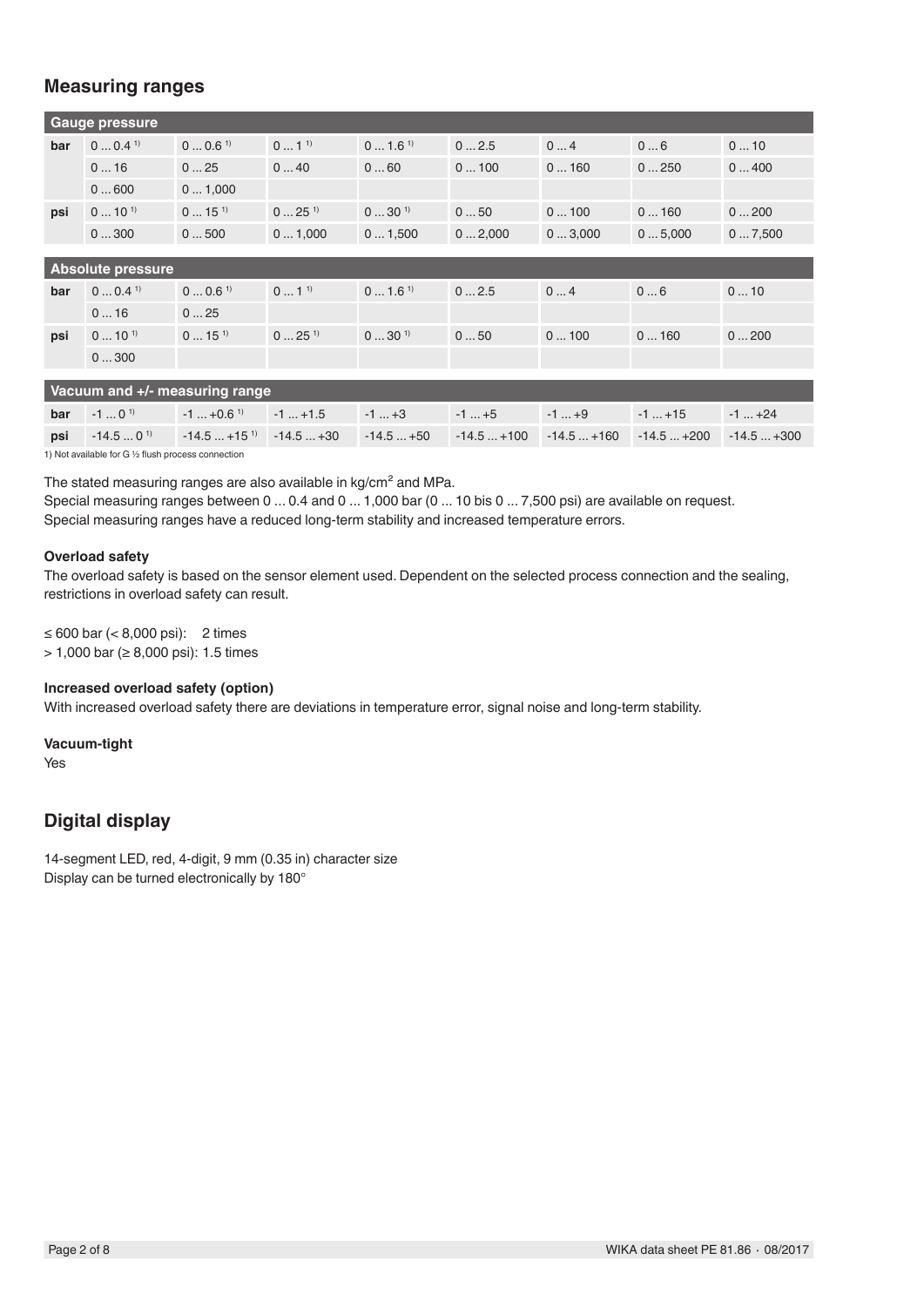# **Output signals**

| <b>Switching output</b> |                          | <b>Analogue signal</b>         |
|-------------------------|--------------------------|--------------------------------|
| SP <sub>1</sub>         | SP <sub>2</sub>          |                                |
| <b>PNP/NPN</b>          | $\qquad \qquad$          | 4  20 mA (3-wire)              |
| <b>PNP/NPN</b>          | $\overline{\phantom{a}}$ | DC 0  10 V (3-wire)            |
| <b>PNP/NPN</b>          | $\overline{\phantom{0}}$ | 4  20 mA / DC 0  10 V (3-wire) |
| <b>PNP/NPN</b>          | <b>PNP/NPN</b>           |                                |
| <b>PNP/NPN</b>          | <b>PNP/NPN</b>           | 4  20 mA (3-wire)              |
| <b>PNP/NPN</b>          | <b>PNP/NPN</b>           | DC 0  10 V (3-wire)            |
| <b>PNP/NPN</b>          | <b>PNP/NPN</b>           | 4  20 mA / DC 0  10 V (3-wire) |

The switching outputs are configurable as PNP or NPN switches. The ability to switch between 4 ... 20 mA / DC 0 ... 10 V can be ordered as an option.

### **IO-Link, version 1.1 (option)**

IO-Link is optionally available for all output signals.

### **Zero offset adjustment**

max. 3 % of span

**Damping of analogue output/switching outputs** configurable from 0 ms ... 65 s

#### **Switch-on time**

1 s

**Switching thresholds** Switch point 1 and switch point 2 are individually adjustable

### **Switching functions**

Normally open, normally closed, window, hysteresis Freely adjustable

# **Switching voltage**

Power supply - 1 V

### **Switching current** max. 250 mA

### **Settling time/response time**

Analogue signal: ≤ 5 ms Switching output: ≤ 5 ms

### **Load**

Analogue signal 4 ... 20 mA:  $\leq 500 \Omega$ Analogue signal DC 0 ... 10 V: > max. output voltage / 1 mA

### **Service life**

100 million switching cycles

# **Voltage supply**

**Power supply** DC 15 ... 35 V

### **Current consumption**

max. 45 mA for versions without 4 ... 20 mA output signal max. 70 mA for versions with 4 ... 20 mA output signal

### **Total current consumption**

max. 600 mA including switching current

### **Accuracy specifications**

### **Accuracy, analogue signal**

≤ ±0.5 % of span

Including non-linearity, hysteresis, zero offset and end value deviation (corresponds to measured error per IEC 61298-2).

- Non-repeatability: ≤ 0.1 % of span (IEC 61298-2)
- Long-term drift:

≤ ±0.1 % of span (IEC 61298-2) ≤ ±0.2 % of span (IEC 61298-2) for measuring ranges ≤ 0.6 bar / 10 psi, flush process connection, increased overload safety

### **Turndown**

The analogue output signal is freely scalable within the range of 5:1 When setting turndown, there is a proportional increase in the measuring deviation and temperature error.

### **Accuracy, switching output**

≤ ±0.5 % of span

#### **Temperature error in rated temperature range**

maximum:  $\leq \pm 1.5$  % of span maximum: ≤ ±2.5 % of span for increased overload safety and flush versions

### **Temperature coefficients in rated temperature range**

Mean TC zero point: ≤ ±0.16 % of span/10 K Mean TC span:  $\leq \pm 0.16$  % of span/10 K

### **Reference conditions (per IEC 61298-1)**

Humidity: 45 ... 75 % r. h. Power supply: Load: see output signals

Temperature: 15 ... 25 °C (59 ... 77 °F) Atmospheric pressure: 860 ... 1,060 mbar (12.5 ... 15.4 psi) Nominal position: Process connection lower mount<br>Power supply: DC 24 V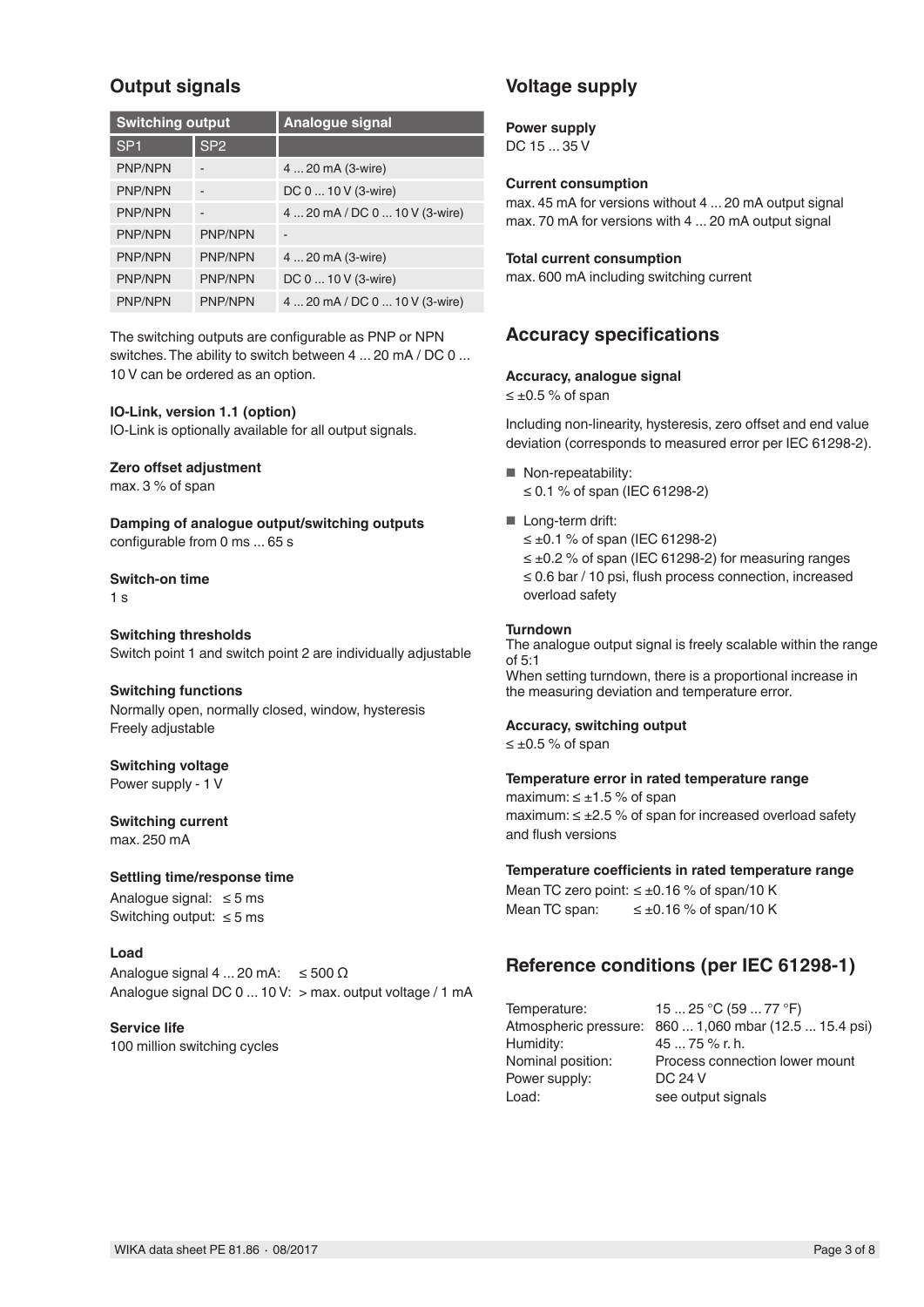# **Operating conditions**

### **Permissible temperature ranges**

Medium: -20 ... +85 °C (-4 ... +185 °F)<br>Ambient: -20 ... +80 °C (-4 ... +176 °F)  $-20$  ...  $+80$  °C (-4 ...  $+176$  °F) Storage: -20 ... +70 °C (-4 ... +158 °F) Nominal temperature: 0 ... 80 °C (32 ... 176 °F)

### **Humidity**

45 ... 75 % r. h.

### **Vibration resistance**

20 g, 10 ... 2,000 Hz (IEC 60068-2-6, under resonance)

### **Shock resistance**

50 g, 6 ms (IEC 60068-2-27, mechanical)

### **Service life, mechanics**

100 million load cycles (10 million load cycles for measuring ranges > 600 bar/7,500 psi)

### **Ingress protection**

IP65 and IP67

The stated ingress protection (per IEC 60529) only applies when plugged in using mating connectors that have the appropriate ingress protection.

### **Mounting position**

as required

# **Process connections**

### **Materials**

### **Wetted parts**

< 10 bar (150 psi): 316L ≥ 10 bar (150 psi): 316L, PH grade steel

### **Non-wetted parts**

Case: 304<br>Keyboard: TPE-E Keyboard: Display window: PC Display head: PC+ABS blend

Pressure transmission medium:

Synthetic oil for all gauge pressure measuring ranges  $<$  10 bar (150 psi)<sup>1)</sup>, all absolute pressure measuring ranges and flush versions.

1) < 16 bar (250 psi) with increased overload safety

### **Options for specific media**

- $\blacksquare$  Oil and grease free: Residual hydrocarbon: < 1,000 mg/m<sup>2</sup>
- Oxygen, oil and grease free: Residual hydrocarbon: < 200 mg/m² Packaging: Protection cap on the process connection Max. permissible temperature -20 ... +60 °C (-4 ... +140 °F) Available measuring ranges: 0 ... 10 to 0 ... 1,000 bar (0 ... 150 to 0 ... 7,500 psi)

-1 ... 9 to -1 ... 24 bar (-14.5 ... 160 to -14.5 ... 300 psi) Factory supplied without sealing

Available process connections, see "Process connections"

| <b>Standard</b>   | <b>Thread size</b>                   | <b>Overload limit</b>  | <b>Sealing</b>                             |
|-------------------|--------------------------------------|------------------------|--------------------------------------------|
| <b>DIN 3852-E</b> | $G\frac{1}{4}A$                      | 1,000 bar (14,500 psi) | NBR (options: Without, FPM/FKM)            |
|                   | $G \nless A$                         | 1,000 bar (14,500 psi) | NBR (options: Without, FPM/FKM)            |
| <b>EN 837</b>     | $G\frac{1}{8}B$                      | 400 bar (5,800 psi)    | without (options: Copper, stainless steel) |
|                   | $G$ 1/4 $B$ <sup>1)</sup>            | 1,000 bar (14,500 psi) | without (options: Copper, stainless steel) |
|                   | G $\frac{1}{4}$ female $\frac{1}{4}$ | 1,000 bar (14,500 psi) | $\overline{\phantom{a}}$                   |
|                   | $G\frac{1}{2}B^{1}$                  | 1,000 bar (14,500 psi) | without (options: Copper, stainless steel) |
| ANSI/ASME B1.20.1 | $\frac{1}{4}$ NPT <sup>1)</sup>      | 1,000 bar (14,500 psi) |                                            |
|                   | $\frac{1}{2}$ NPT <sup>1)</sup>      | 1,000 bar (14,500 psi) | $\overline{\phantom{a}}$                   |
| ISO <sub>7</sub>  | $R\frac{1}{4}$ <sup>1)</sup>         | 1,000 bar (14,500 psi) | $\overline{\phantom{a}}$                   |
| <b>KS</b>         | PT 1/4 1                             | 1,000 bar (14,500 psi) |                                            |
|                   | G 1/4 female (Ermeto compatible)     | 1,000 bar (14,500 psi) | $\overline{\phantom{a}}$                   |
|                   | $G \ntriangle B$ flush               | 1,000 bar (14,500 psi) | NBR (option: FPM/FKM)                      |

1) suitable for oxygen, oil and grease free.

Other connections on request.

### **Restrictor (option)**

For applications where pressure spikes can occur, the use of a restrictor is recommended. The restrictor narrows the pressure port to 0.3 mm and thus increases the resistance against pressure spikes.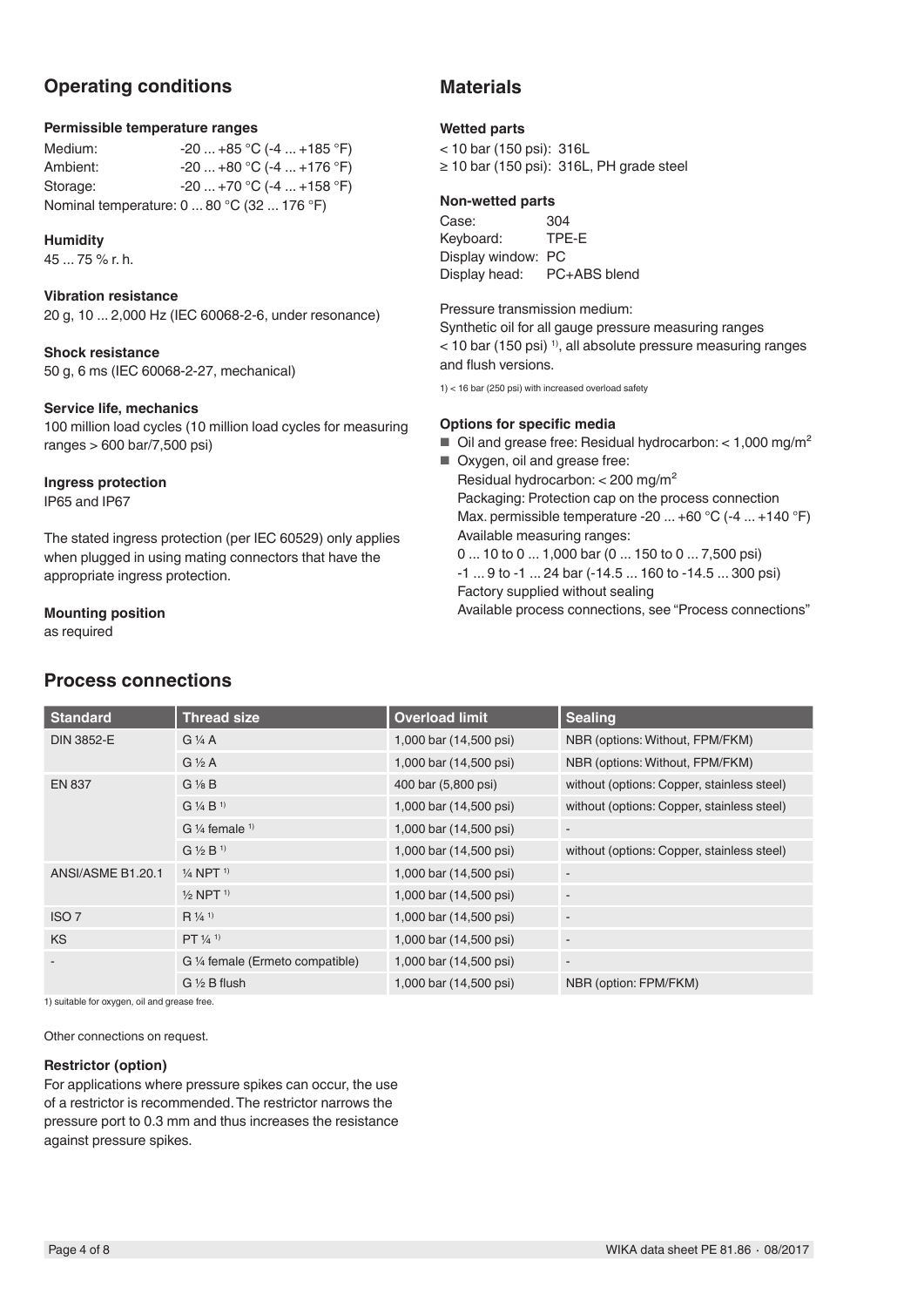# **Electrical connections**

### **Connections**

- Circular connector M12 x 1 (4-pin)
- Circular connector M12 x 1 (5-pin) <sup>1)</sup>

1) Only for version with two switching outputs and additional analogue signal

### **Electrical safety**

| Short-circuit resistance:              | S+ / SP1 / SP2 vs. U- |
|----------------------------------------|-----------------------|
| Reverse polarity protection: U+ vs. U- |                       |
| Insulation voltage:                    | DC 500 V              |
| Overvoltage protection:                | DC 40 V               |

### **Connection diagrams**

| Circular connector M12 x 1 (4-pin) |                 |   |  |  |
|------------------------------------|-----------------|---|--|--|
|                                    | U+              |   |  |  |
|                                    | $\mathsf{L}$    | 3 |  |  |
|                                    | $S+$            | 2 |  |  |
|                                    | SP1/C           |   |  |  |
|                                    | SP <sub>2</sub> |   |  |  |

# **Circular connector M12 x 1 (5-pin)**

| o<br>r<br>$\frac{0}{5}$ O4<br>۰ |
|---------------------------------|
|---------------------------------|

| עווען־טן ו א ∡וועו וטו |   |
|------------------------|---|
| U+                     |   |
| U-                     | 3 |
| $S+$                   | 5 |
| SP1/C                  | 4 |
| SP <sub>2</sub>        | 2 |

### **Legend:**

- U+ Positive power supply terminal
- U- Negative power supply terminal
- SP1 Switching output 1
- SP2 Switching output 2
- C Communication with IO-Link
- S+ Analogue output

# **Approvals**

| Logo                                                                                                                         | <b>Description</b>                                                                                                                   | <b>Country</b>                 |
|------------------------------------------------------------------------------------------------------------------------------|--------------------------------------------------------------------------------------------------------------------------------------|--------------------------------|
| CE                                                                                                                           | <b>EU declaration of conformity</b><br>$\blacksquare$ EMC directive<br>Pressure equipment directive<br>$\blacksquare$ RoHS directive | European Union                 |
| EAD                                                                                                                          | <b>EAC</b><br>$\blacksquare$ EMC directive                                                                                           | Eurasian Economic<br>Community |
| $c \left(\frac{\mathsf{U}_\text{L}}{\mathsf{U} \mathsf{S}^{\mathsf{T}} \mathsf{E} \mathsf{D}} \mathsf{U} \mathsf{S} \right)$ | <b>UL</b><br>Safety (e.g. electr. safety, overpressure, )                                                                            | <b>USA and Canada</b>          |

### **Manufacturer's information and certifications**

| Logo | <b>Description</b>   |
|------|----------------------|
|      | China RoHS directive |
|      | $MTTF > 100$ years   |

Approvals and certificates, see website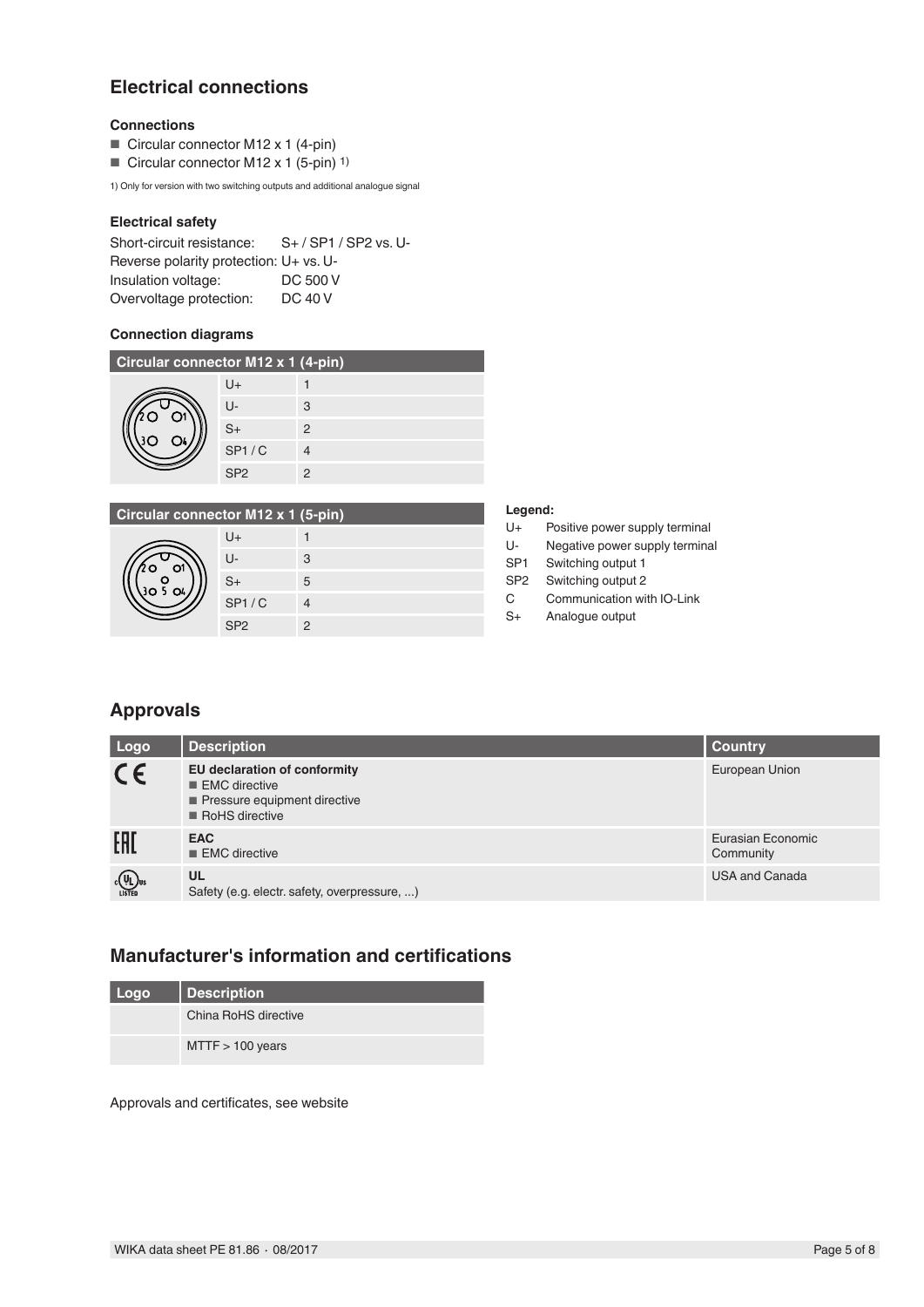# **Dimensions in mm (in)**

Pressure switch with circular connector M12 x 1 (4-pin and 5-pin)



Weight: approx. 220 g (7.76 oz)



| $\overline{\mathbf{G}}$      | l L1     |
|------------------------------|----------|
| G 1/4 A DIN 3852-F           | 14(0.55) |
| G $\frac{1}{2}$ A DIN 3852-E | 17(0.67) |



| G              | 1 L 1    |
|----------------|----------|
| G 1/4 B EN 837 | 13(0.51) |
| G 1/2 B EN 837 | 20(0.79) |



| G              | И        |
|----------------|----------|
| 1⁄4 NPT        | 13(0.51) |
| $1/2$ NPT      | 19(0.75) |
| $R\frac{1}{4}$ | 13(0.51) |
| PT 1/4         | 13(0.51) |



| ∼ | Female thread | Flush |
|---|---------------|-------|
|   |               |       |

| G                             | IL 1 | L2 | L3                                        | D <sub>1</sub>   | G              | l T                                      | <b>TL2</b> | L3 | D1               |
|-------------------------------|------|----|-------------------------------------------|------------------|----------------|------------------------------------------|------------|----|------------------|
| $G \frac{1}{4}$ <sup>1)</sup> | 20   | 15 | 12<br>$(0.79)$ $(0.59)$ $(0.47)$ $(0.98)$ | $\varnothing$ 25 | $G\frac{1}{4}$ | 20<br>EN 837 (0.79) (0.51) (0.39) (0.98) | 13         | 10 | $\varnothing$ 25 |

 $\overline{a}$  $\sim$  $D<sub>1</sub>$  $\overline{G}$ **G L1 L2 L3 D1**  $G \frac{1}{2} B^{2}$  23 ∅ 18 20.5 10 (0.91) (0.81) (0.39) (0.71)

1) Ermeto compatible 2) Welding sockets recommended as defined counter-thread (see accessories)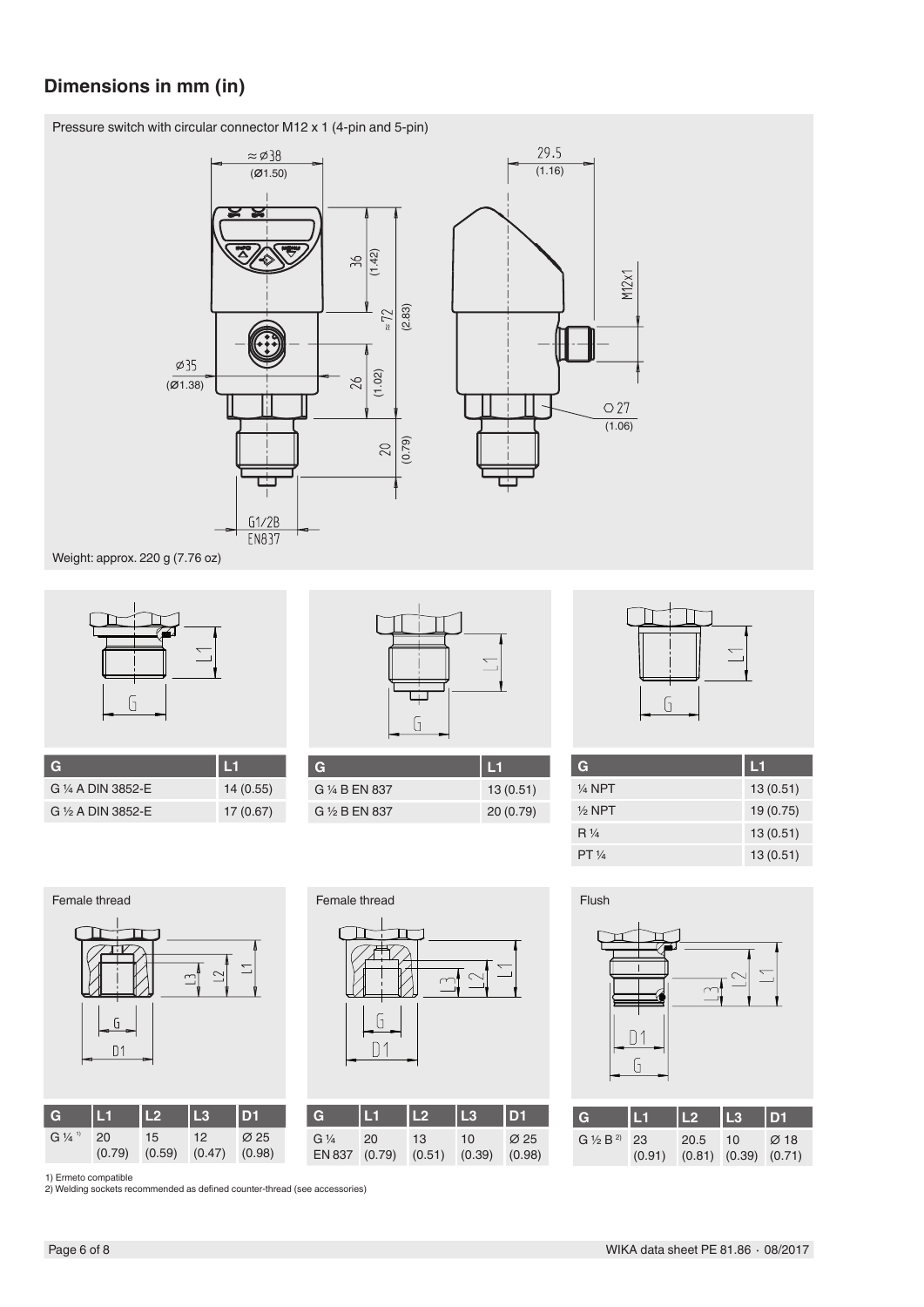# **Accessories and spare parts**

| <b>Welding socket for flush process connections</b> |                                                                        |           |  |  |
|-----------------------------------------------------|------------------------------------------------------------------------|-----------|--|--|
|                                                     | <b>Description</b>                                                     | Order no. |  |  |
|                                                     | G $\frac{1}{2}$ B female, outer diameter 50 mm (2 in), material 1.4571 | 1192299   |  |  |

| <b>Sealings</b> |  |
|-----------------|--|
|                 |  |

| $\sim$ $\sim$ $\sim$ $\sim$ $\sim$ |                                            |           |
|------------------------------------|--------------------------------------------|-----------|
|                                    | <b>Description</b>                         | Order no. |
|                                    | NBR profile sealing G 1/4 A DIN 3852-E     | 1537857   |
|                                    | FPM/FKM profile sealing G 1/4 A DIN 3852-E | 1576534   |
|                                    | NBR profile sealing G 1/2 A DIN 3852-E     | 1039067   |
|                                    | FPM/FKM profile sealing G 1/2 A DIN 3852-E | 1039075   |
|                                    | Copper G 1/4 B EN 837                      | 11250810  |
|                                    | Stainless steel G 1/4 B EN 837             | 11250844  |
|                                    | Copper G 1/2 B EN 837                      | 11250861  |
|                                    | Stainless steel G 1/2 B EN 837             | 11251042  |

# **Connectors with moulded cable**

|  | <b>Description</b>                                                                   | <b>Temperature</b><br>range | <b>Cable diameter</b>                   | Order no. |
|--|--------------------------------------------------------------------------------------|-----------------------------|-----------------------------------------|-----------|
|  | Straight version, cut to length, 4-pin, 2 m (6.6 ft) PUR<br>cable, UL listed, IP67   | $-20+80$ °C<br>$(-4176 °F)$ | $4.5$ mm<br>$(0.18$ in)                 | 14086880  |
|  | Straight version, cut to length, 4-pin, 5 m (16.4 ft) PUR<br>cable, UL listed, IP67  | $-20+80 °C$<br>$(-4176 °F)$ | $4.5$ mm<br>$(0.18 \text{ in})$         | 14086883  |
|  | Straight version, cut to length, 4-pin, 10 m (32.8 ft) PUR<br>cable, UL listed, IP67 | $-20+80 °C$<br>$(-4176 °F)$ | $4.5$ mm<br>$(0.18 \text{ in})$         | 14086884  |
|  | Straight version, cut to length, 5-pin, 2 m (6.6 ft) PUR<br>cable, UL listed, IP67   | $-20+80 °C$<br>$(-4176 °F)$ | $5.5 \text{ mm}$<br>$(0.22 \text{ in})$ | 14086886  |
|  | Straight version, cut to length, 5-pin, 5 m (16.4 ft) PUR<br>cable, UL listed, IP67  | $-20+80 °C$<br>$(-4176 °F)$ | $5.5 \text{ mm}$<br>$(0.22 \text{ in})$ | 14086887  |
|  | Straight version, cut to length, 5-pin, 10 m (32.8 ft) PUR<br>cable, UL listed, IP67 | $-20+80$ °C<br>$(-4176 °F)$ | 5.5 mm<br>$(0.22 \text{ in})$           | 14086888  |
|  | Angled version, cut to length, 4-pin, 2 m (6.6 ft) PUR<br>cable, UL listed, IP67     | $-20+80$ °C<br>$(-4176 °F)$ | $4.5$ mm<br>$(0.18 \text{ in})$         | 14086889  |
|  | Angled version, cut to length, 4-pin, 5 m (16.4 ft) PUR<br>cable, UL listed, IP67    | $-20+80 °C$<br>$(-4176 °F)$ | $4.5$ mm<br>$(0.18 \text{ in})$         | 14086891  |
|  | Angled version, cut to length, 4-pin, 10 m (32.8 ft) PUR<br>cable, UL listed, IP67   | $-20+80 °C$<br>$(-4176 °F)$ | $4.5$ mm<br>$(0.18 \text{ in})$         | 14086892  |
|  | Angled version, cut to length, 5-pin, 2 m (6.6 ft) PUR<br>cable, UL listed, IP67     | $-20+80$ °C<br>$(-4176 °F)$ | $5.5 \text{ mm}$<br>$(0.22 \text{ in})$ | 14086893  |
|  | Angled version, cut to length, 5-pin, 5 m (16.4 ft) PUR<br>cable, UL listed, IP67    | $-20+80 °C$<br>$(-4176 °F)$ | $5.5 \text{ mm}$<br>$(0.22 \text{ in})$ | 14086894  |
|  | Angled version, cut to length, 5-pin, 10 m (32.8 ft) PUR<br>cable, UL listed, IP67   | $-20+80 °C$<br>$(-4176 °F)$ | $5.5 \text{ mm}$<br>$(0.22 \text{ in})$ | 14086896  |